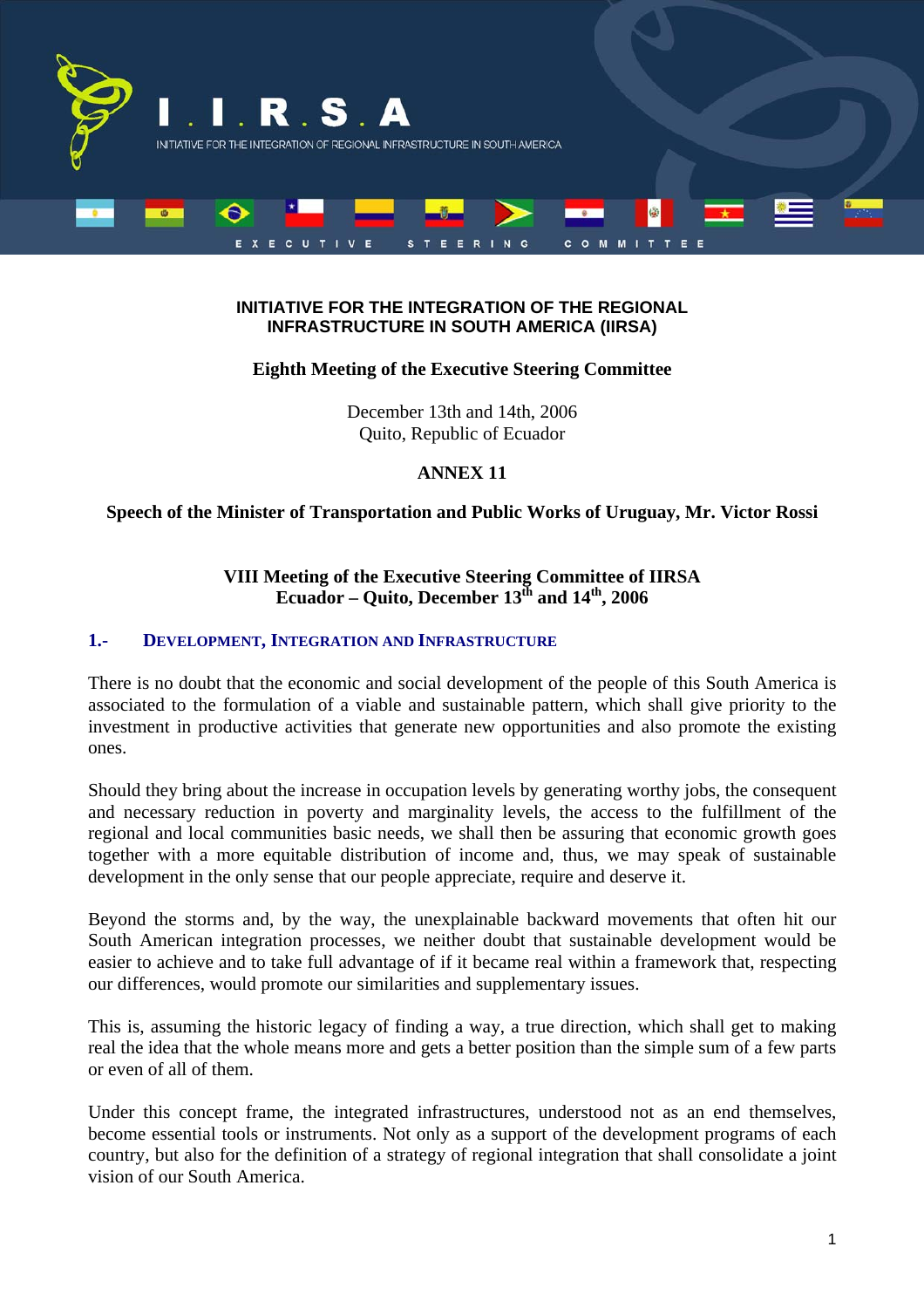# **2.- WHERE ARE WE?**

We recognize in the IIRSA initiative a tool that has managed to install, in these seven years of existence, a permanent environment of debate and exchange about the physical integration of its infrastructures among the South American countries, within a framework of strategic vision of the national and regional development. This critical mass, that has been taking the political-strategic definitions of each nation as a basis, has the additional value of being after the definition of a vision for the whole that is based upon consensus, regarding physical integration.

Even though it began as an answer to a tendency basically supported by growth patterns generated in the 80s and 90s, more often responding to particular than to social interests, however, it constitutes an inevitable starting and reference point.

Specifically, through the acknowledgement of the different Integration and Development Hubs outlined over its territory and focused in Transportation, Communications and Energy, IIRSA has advanced in the definition of a South American project portfolio, which contributes to the integration and the consolidation of an Implementation Agenda Based On Consensus.

The important advances related to this effort, which have been explained in detail, in all of its aspects, along this morning session, by the National Coordinator of Ecuador and through the presentations of the members of the Technical Coordination Committee, together with the general comments made by the countries, undoubtedly constitute an essential incentive to face the future challenges and to assume the compromise of our Presidency during the following year.

# **3.- HOWEVER:**

We understand that it is necessary and essential that we go deeper in the definition of a strategy for the integration of physical infrastructures at a regional level, that inevitably based on the support of the development programs of each country and their supplementary nature, shall be able to be summarized in a vision with common purposes that shall strengthen the harmonic development of our South America.

In such sense, we believe that we shall ineludibly advance in the incorporation of projects that shall ensure the use of every available mode as regards air transportation, railways and waterways together with roads, effectively making them part of the production chains within a framework of greater efficiency in the use of resources, with low environmental impact and strengthening intra and extra regional trade exchange.

Moreover, it becomes essential to design a regional strategy that shall make a significant advance possible in the development of energy policies, which through bi-national or multi-national agreements based on new regulatory instruments shall advance in the outlining of a new energy scenario that is sustainable both in the economic and in the environmental fields.

We consider it necessary to go deeper in the analysis of the different financing options for the integration projects, especially identifying those which make it possible to attract the investment from the private sector, as a way to lift the financing limitations that many of the South American countries are currently facing. We believe this to be a key aspect to make real many of the projects that although being currently in the IIRSA portfolio and prioritized by the countries, are still far from becoming real.

As established before and reaffirmed now, the true and authentic sense of the joint definition of a strategy of physical integration of the infrastructures, is that these shall be adequate instruments for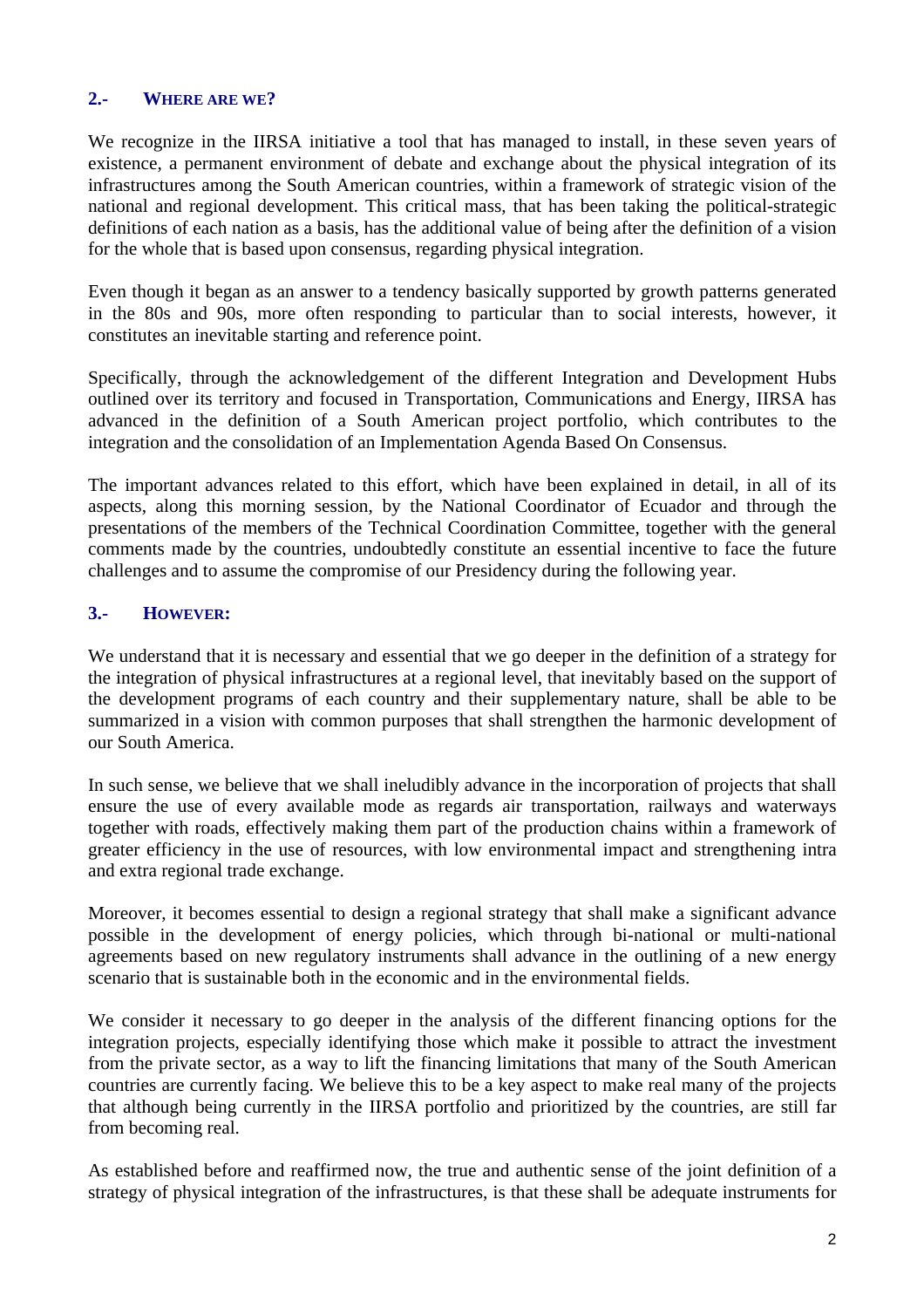giving support to a policy that shall respond to the expectations of economic and social development of our people and, particularly, of their more disregarded sectors.

# **4.- GUIDELINES FOR THE 2007 WORK PLAN**

Notwithstanding the fact that the guidelines for the 2007 Work Plan are, in general terms, those expressed in the document and calendar of activities for year 2007 that has been distributed, we allow ourselves to highlight some of its contents:

**IIRSA Institutional Nature:** To strengthen the National Coordinations within each country and to support the National Coordinations´ Secretariat, which the country that shall exercise the Presidency shall have in charge, as a way to ensure the correct relationship among the countries and a better capacity for the fulfillment of its tasks.

Implementation: To join to the efforts made during this year, such as the establishment of an Information System for Strategic Management and new financing mechanisms for studies of the IIRSA project Portfolio, the compromise of working for the private sector to participate more actively in the financing of public projects and, moreover, identifying other alternatives that shall make it possible to lift the restrictions that countries face in this regard.

**Planning:** To resume and intensify the works of the Executive Technical Groups by Hubs with the aim of revising, within that framework, those projects considered necessary taking into account the strategic development plans of each country, and synthesizing, in the new proposals, the common purpose of integration and development in such a way as to reduce the regional asymmetries and to promote a balanced territorial development.

**Integration Sectoral Processes:** In this framework, it shall be necessary to incorporate and strengthen those projects that shall make possible the competence as well as the supplementary nature of the different logistic modes and networks.

**Outreach:** We consider it necessary to develop a wider outreach of the initiative towards the interior of the countries, with the purpose of making the different actors of the society participate in the purposes of the Initiative.

# **5. FINALLY:**

What has been done is not in vain, we have advanced but we need to advance more, and to do that it is neither enough to keep on repeating definitions we all share, nor the will that goes with us.

It is necessary, although sometimes turns out to be less comfortable, to identify with clarity the problems, the differences, the obstacles that prevent us from advancing and devoting ourselves with determination to the building of the solutions, which shall require a great effort from our governments.

Not only to win back our management role, but also to give hierarchy, within the facts, to the presence of our National Coordinations, and to wholly assume our responsibility in the strategy decisions that relate the advance in infrastructures to the integration and development of our countries and of Latin America.

The Summit of Heads of State of the South American Community of Nations, held in Cochabamba on the  $8<sup>th</sup>$  and  $9<sup>th</sup>$  of this month, becomes for IIRSA, in our opinion, an opportunity and a challenge, as well as a risk.